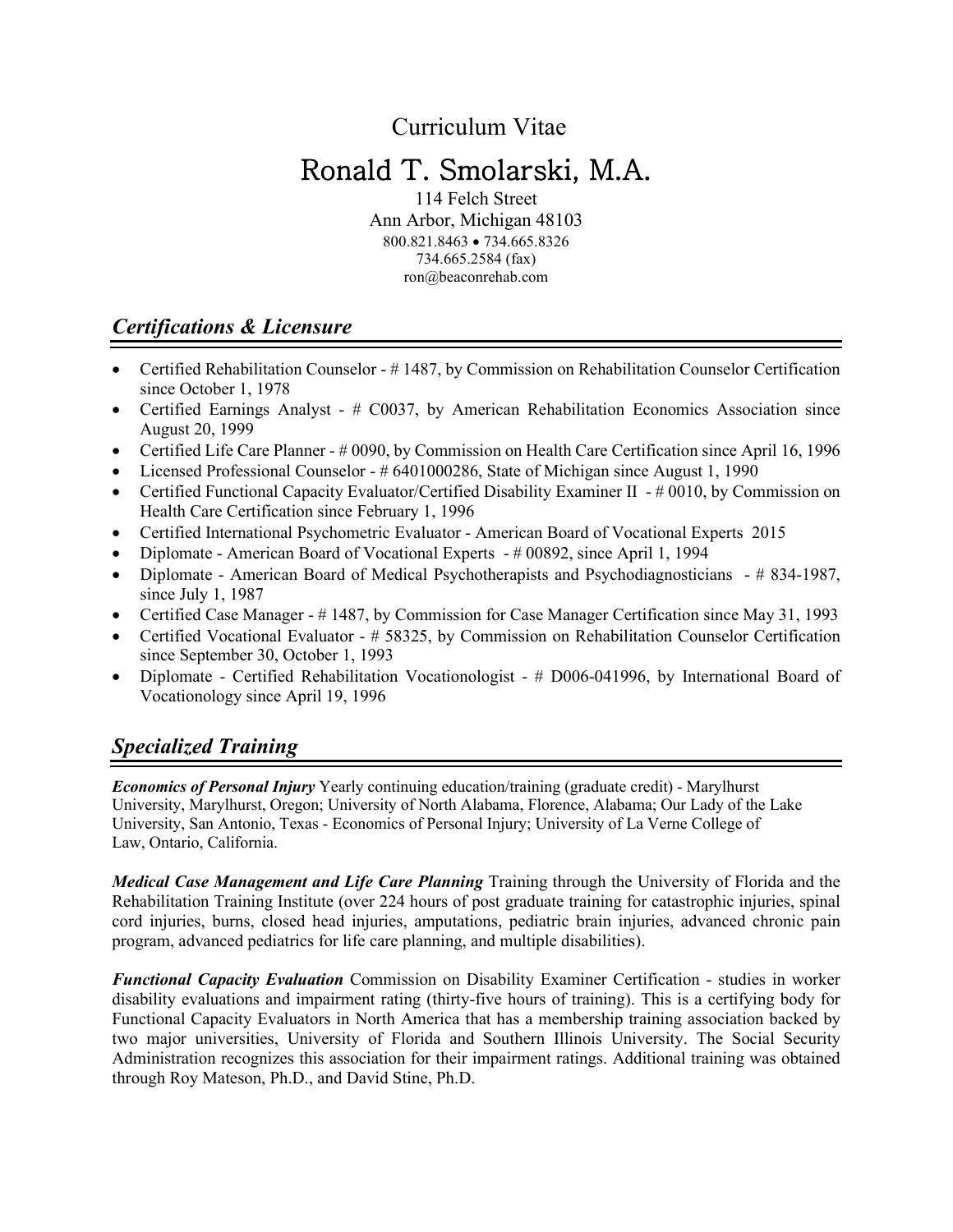*Ergonomics* Forty hours of training, certificate in Ergonomic Analysis of the Workplace, an advanced workshop, Center for the Advancement of Industrial Rehabilitation and Evaluation.

*Transferable Skills Analysis* Obtained Diplomate level through the International Board of Vocationology as a Certified Rehabilitation Vocationologist (over 80 hours of training); with an inter-rater reliability of greater than 0.90 in determining Transferable Skills. Certification Level: 0.9866. The process used is peer reviewed in the Journal of Vocationology.

*Expert Witness* Participated in hundreds of trials and depositions as an Expert Witness in District, Circuit, and Federal Court. Areas of expertise: Life Care Planning, Vocational Evaluation, Functional Capacity Evaluation, Economic Loss of Income and Economic Loss of Earning Capacity (future value and present value).

### *Workers' Compensation Bureau Approved*

- Bureau of Michigan Workers' Compensation Bureau Approved Rehabilitation Facility
- Bureau of Ohio Workers' Compensation Certified Health Care Provider #371529124-00

### *Professional Profile and Experience*

1979 - Present Director, Beacon Rehabilitation Services, Inc., Ann Arbor, Michigan.

- Founded organization to offer more intense and personalized medical case management, economic and vocational rehabilitation to injured and disabled persons.
- Specialization in Life Care Planning, Medical Projection, Vocational Rehabilitation, Functional Capacity Evaluations, Evaluation of Economic Loss and Evaluation of Loss of Earning Capacity (future value and present value).
- Medical Case Management areas of expertise: spinal cord trauma, head injury, cerebral palsy, traumatic brain injury, toxic exposure, paralysis, brachial plexus, coronary complications, reflex sympathetic dystrophy syndrome (complex regional pain syndrome), lymphedema, carpal tunnel, rotator cuff, back injury, amputation, fractures, burns, and multiple injury disabilities.
- Highly experienced in cases involving personal injury, medical malpractice, trusts, and social security, as well as insurance cases involving workers' compensation and long term disability.
- Extensive clinical background in rehabilitation, orthopedics and neurological disabilities. Scope of background enhances the ability to coordinate services for a client from acute care through return-towork to re-entrance into the community.
- Strong interdisciplinary training. Can assess and coordinate medical and rehabilitation services for clients with severe injuries and provide Life Care Plans and Medical Case Management for developmentally disabled children and other clients with permanent disabilities.
- Method of working promotes conferring and communicating with client, family, therapists, employer, physicians, teachers, attorney, insurance carrier, and trust administrator to maximize quality of care and promote education, treatment and rehabilitation activities.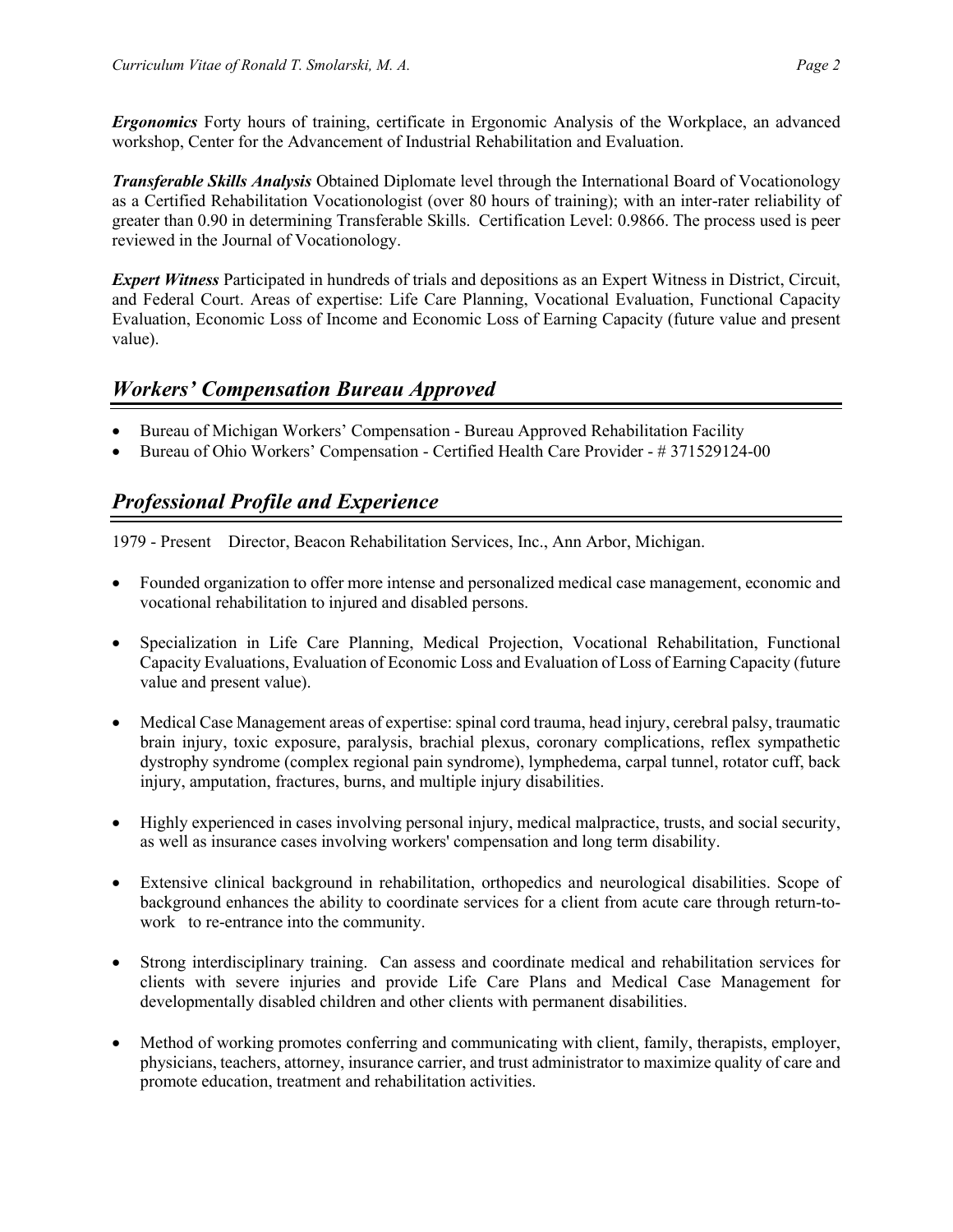### *Presentations, Publications, Research, Committees and Chairs*

#### *Presentations*

- *American Rehabilitation Economics Association [AREA]* Annual Conference Chicago, IL*,*  May 26 – 28, 2022 "Communication Among the Economist, Vocational Evaluator & Life Care Planner". Co-presenters – Shannon Shipp, Ph.D., CEA '00, Rod Stoneburner, M.S., CRC, Dawn Cook, RN, CNLCP, CLCP, Frank Slesnick, Ph.D.
- *Collegium of Pecuniary Damage Experts [CPDE]* Conference Las Vegas, April 22 23, 2022; Worker Trait Factor Analysis for a 32-Year-Old Male with A Right Amputated Dominant Forearm
- *Collegium of Pecuniary Damage Experts [CPDE]* Conference Las Vegas, March 31 April 1, 2017; Worker Trait Factor Analysis for a Child with Cerebral Palsy Work Capacity
- *American Board of Vocational Experts [ABVE]* Annual Conference San Antonio, TX Hands-on Training – McCroskey Vocational Quotient System (Computer Software Program Update) – March 2015
- *Indiana Continuing Legal Education Forum [ICLEF]* Indianapolis, IN "Determining Damages through Vocational Assessment, Life Care Planning/Medical Projection, Functional Capacity Evaluation and Forensic Economics" at the Indiana Continuing Legal Education Forum [ICLEF] with focus on catastrophic damages to both plaintiff and defense attorneys - December 2012
- *American Rehabilitation Economics Association [AREA]* Annual Conference Seattle, WA "Worker Trait Factor Analysis – Reduction of Ability Determined by Worker Traits", a real case study example of using the McCroskey program to facilitate the determination of vocational damages. Worker trait factor analysis using a sample case (names changed)  $\&$  raw case data including test results. This involved access to employment, transferable skills, wage capacity and clinical judgment – June 2012
- *American Board of Vocational Experts [ABVE]* Annual Conference Las Vegas, NV "Practical Demonstration of MVQS 2012 Vocational Software and Advocate Economic Software" – How to be consistent for both defense and plaintiff personal injury cases using a proven methodology that is logical and comprehensive. The vocational tool (MVQS 2012) has a high reliability; standard error of estimate which is peered reviewed and has a history of over 30 years. The results of this vocational software will be applied to the economic software (Advocate Expert/Value Source); this economic tool will assist the expert to determine future value and present value of lost wages or wage capacity, including household chores, benefits and medical costs. This economic tool has a history in both the economic and accounting arena for over 28 years – March 2012
- *Bloomfield Community Television–15* Talk Show "Practical Law" with Henry S. Gornbein, appearance titled "Interview with Forensic Vocational Expert" to discuss issues regarding vocational evaluation and testing, and earning capacity in divorce and negligence cases – June 2008
- *Michigan Association for Justice Worker's Compensation and Social Security Conference*  "Functional Capacity Evaluations in Relation to Access to Employment" – January 2008
- *North American Legal Nurse Consulting Resource Seminar* "Life Care Planning" May 2005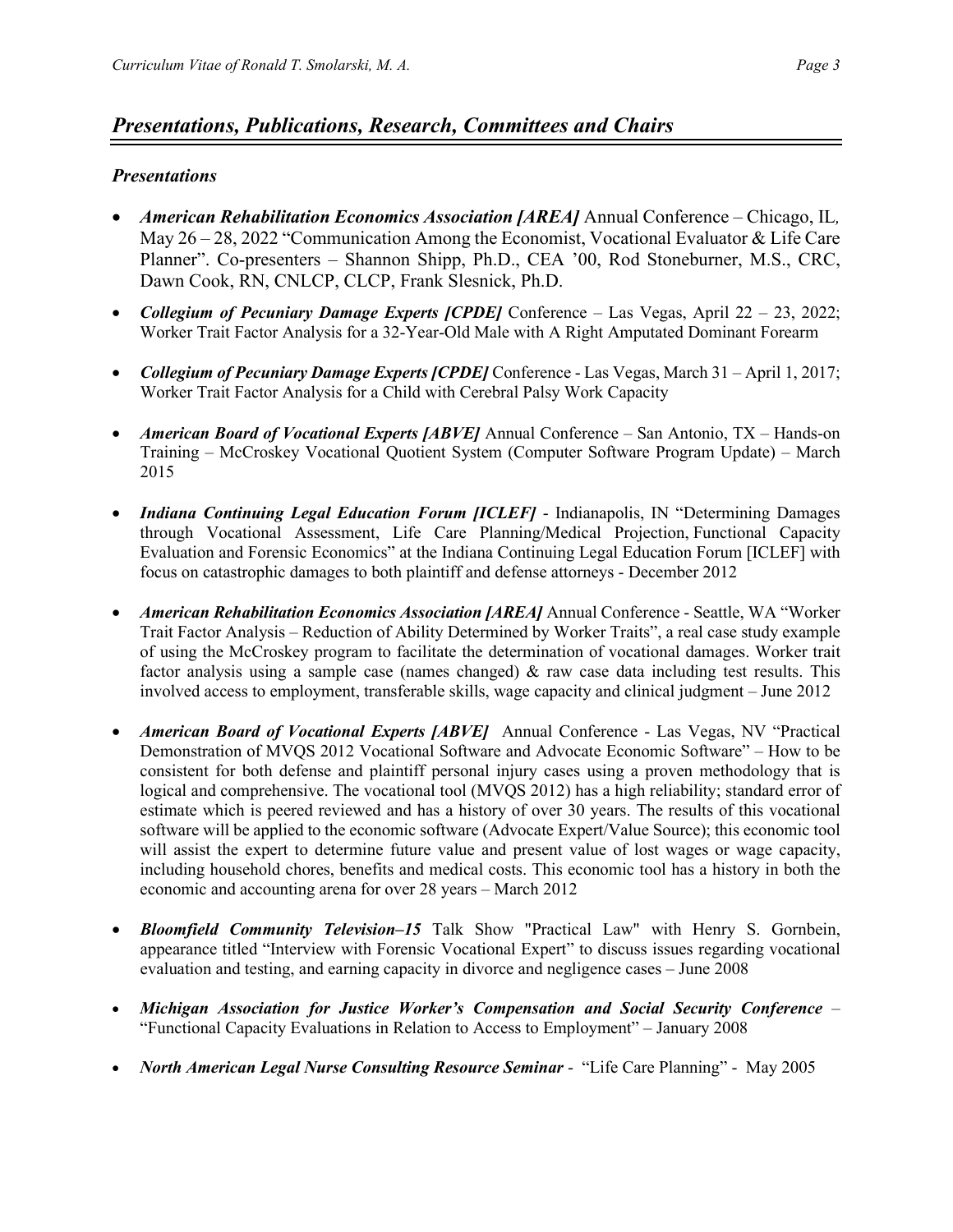- *Cleveland Association of Paralegals, Inc.* Ursuline College, Pepper Pike, OH "Determining Economic Damages through Rehabilitation Economics" – June 2004
- *Midwest Trust & Investment Services Conference* (Ohio Bankers League, Indiana Bankers Association, Michigan Bankers Association, The Fiduciary Education Foundation) - Toledo, OH -Joint Presentation with Wells Fargo Trust & Estate Services - "Special Needs Trusts and Life Care Planning" - October 2003
- *Ohio Association of Civil Trial Attorneys* Columbus, OH "Vocational Expert/Evaluation" April 2002
- *The Michigan Trial Lawyers Association* Gaylord, MI "Work and Functional Capacity Evaluations" -February 2002
- *The Fiduciary Education Foundation* Harrisburg, PA "Life Care Planning for Long Term Care Clients" - May 2001
- *Institute of Continuing Legal Education* "Rehabilitation Economic Expert" 1998, 1996
- *Flint Trial Lawyers Association* "Functional Work Capacity Evaluation, Economic Analysis, Vocational Evaluation and Life Care Planning" - 1997
- *Lapeer County Bar Association* " Functional Work Capacity Evaluation, Economic Analysis, Vocational Evaluation & Life Care Planning" - 1996
- *Dearborn Bar Association* " Functional Work Capacity Evaluation, Economic Analysis, Vocational Evaluation and Life Care Planning" - 1996
- *Shiawassee County Bar Association* " Functional Work Capacity Evaluation, Economic Analysis, Vocational Evaluation and Life Care Planning" - 1996
- *Grand Rapids Bar Association* " Functional Work Capacity Evaluation, Economic Analysis, Vocational Evaluation and Life Care Planning" - 1996
- *Michigan Education Association* "Functional Capacity Evaluation and American Disabilities Act" 1995
- *Central Michigan Adjusters Association* "American Disabilities Act/Functional Work Capacity Evaluations, and the Workers' Comp./No-Fault Connection" - 1995
- *Detroit TV - 13* Talk Show "Safety Matters"
	- > "Transferable Skills Analysis" 1996
	- "Life Care Planning for the Catastrophic Injury" 1996
	- "Medical Case Management / Vocational Rehabilitation" 1995
	- "Work/Functional Capacity Evaluations" 1995
- *Michigan Rehabilitation Conference* "Transferable Skills Analysis" 1994
- *Michigan Rehabilitation Conference* "Functional Capacity Evaluations" 1993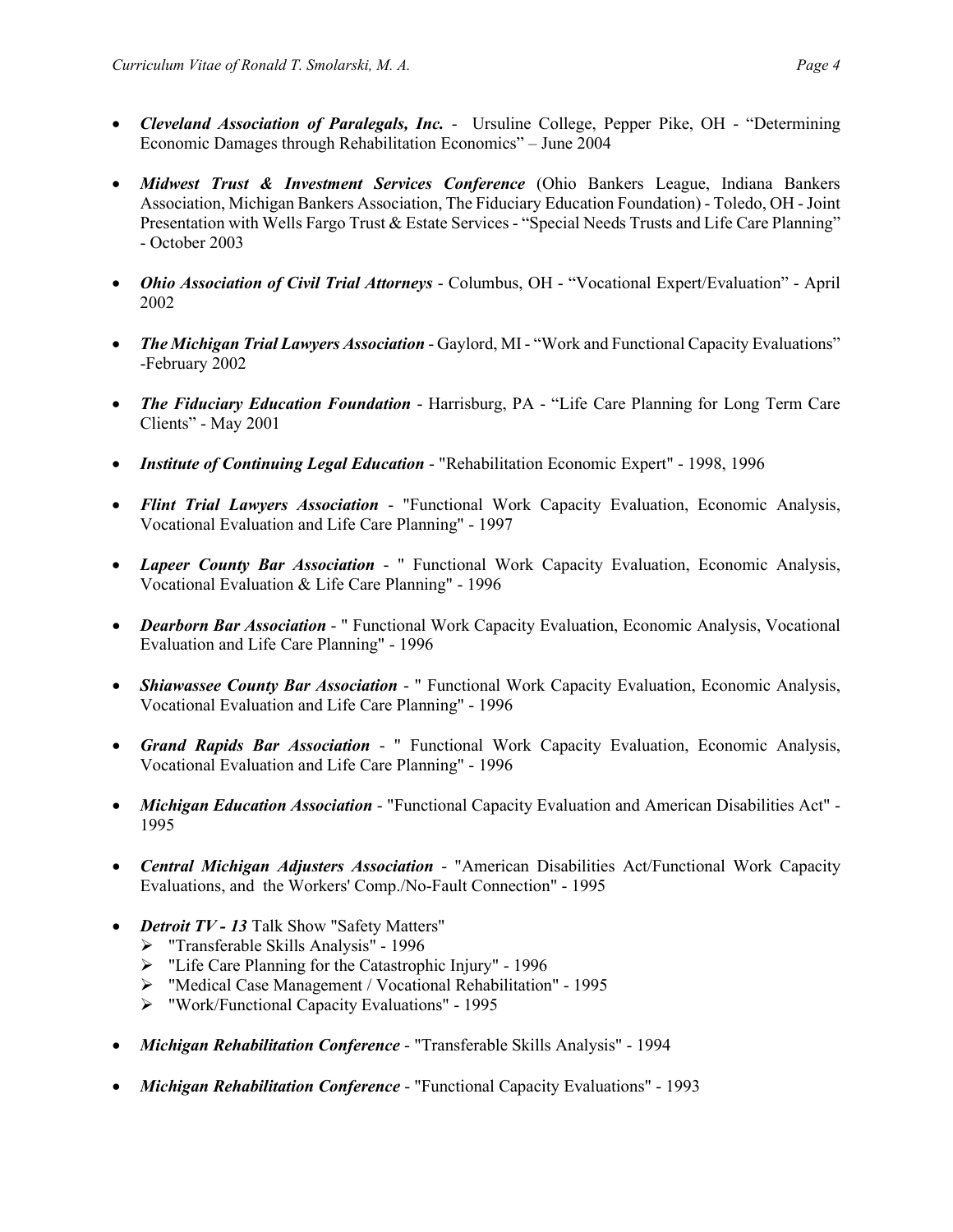• *Academy of Michigan Family Physicians Annual Conference* - "Rehabilitation Counselor" – 1985

#### *Publications*

- *The Vocational Expert*, Official Publication of the American Board of Vocational Experts, Spring 2009, Vol. 24, No. 4, "Household Chore Damage Assessments"
- *Ohio Lawyers Weekly* "Life Care Planners Can Offer Attorneys Unique Expertise" March 15, 1999
- *Michigan Lawyers Weekly* "Life Care Planners Can Offer Attorneys Unique Expertise"- October 19, 1998
- *Trusts & Estates* "Life Care Planners Offer Unique And Supportive Expertise" October 1997
- *Ohio Lawyers Weekly* "The Benefits of Using A 'Life Care Planner'" June 2, 1997
- *Caregiver Education Guide for Children with Disabilities*, Aspen Publishers "Trends in Life Care Planning" - April 1997
- *The American Rehabilitation Economics Association Report* "Simplifying Damages for the Jury" Summer 1996
- *Inside Life Care Planning* "Simplifying Damages for the Jury" Vol. 1, No. 5, Spring 1996
- *Michigan Lawyers Weekly* "Life Care Planners can help simplify damages for the jury" September 11, 1995
- *Michigan Family Practice Journal* "An Alternative Rx For An Age Old Ill" September October 1986

#### *Research*

- Inter-Rater Reliability Study pertaining to vocational quotient and prediction of earning capacity: McCroskey, B.J., Smolarski, R. & Haskin, R. D. (1995, 1996). MVQS Inter-Rater Reliability Results: Parts 1 & 2. *The Vocationologist*, 2(1), pp. 67-68, Fall, 1995. Reprinted in: *The Vocationologist,* 3(1), pp. 10-11, Winter, 1996.
- *Journal of Forensic Vocational Analysis –* Official Publication of the American Board of Vocational Experts (ABVE), Winter 2021, Vol. 20, No. 3, "Household Chores Damage Assessments"
- *Journal of Forensic Vocational Analysis –* Official Publication of the American Board of Vocational Experts (ABVE), Winter 2021, Vol. 20, No. 3, "Review of MVQS Worker Trait Factor Analysis"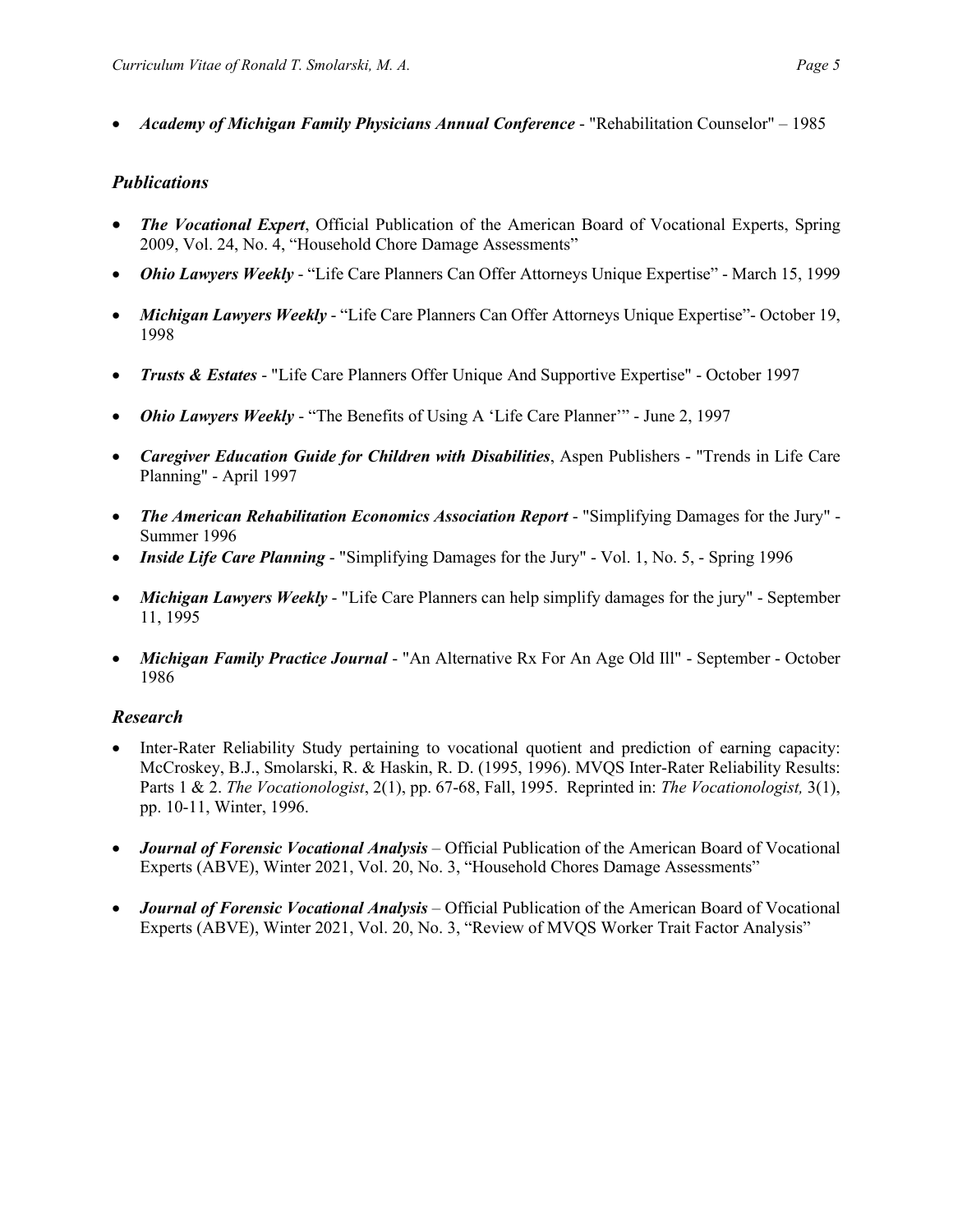#### *Committees and Chairs*

- *American Rehabilitation Economics Association [AREA] 2019 2022 Vice-President,* Internal (Responsible for Ethics and Conference)
	- *A)* Chair for the 2022 Conference in Chicago, Illinois
	- *B)* Chair for the 2021 Virtual Conference
- *International Association of Rehabilitation Professionals [IARP]* 2017 2019 Member at Large Board of Directors, IALCP Life Care Planning Section
	- *A)* Assisted in the 2019 symposium in Portland Oregon Life Care Planning conference
	- *B*) Assisted in the Logistic 2019 committee for the  $25<sup>th</sup>$  annual IALCP symposium in Life Care Planning – Pediatrics
- *American Board of Vocational Experts [ABVE]* 2017 2019, Communications & Technology Chair/ Marketing Chair
- *American Rehabilitation Economic Association [AREA]* 2017-2018, At Large Board Member 2019 Vice President of Internal (Responsible for Ethics and 2020 Conference)
- *International Association of Rehabilitation Professionals [IARP]* Co-Chair of Forensic Board, 2013-2016
- *International Association of Rehabilitation Professionals [IARP]* Social/Conference Committee for the IARP Annual Conference in Charlotte South Carolina 2013, San Diego 2014, New Orleans 2015
- *International Association of Rehabilitation Professionals [IARP]* 2013 Present, Mentor
- *American Board of Vocational Experts [ABVE]* Director-at-Large, Membership Co-Chair, Ethics Chair, 2009-2012
- *American Board of Vocational Experts [ABVE]* 2015 Present, IPEC Membership Certification Evaluator
- *American Board of Vocational Experts [ABVE] -* 2014 Present, Membership Committee, Mentor

### *Editorial Boards*

*Board of Referees, The Earnings Analyst,* Journal of American Rehabilitation Economics Association, 2008-Present

*Editorial Board* - *Journal of Forensic Vocational Analysis,* American Board of Vocational Experts [ABVE], 2004-2012, 2014- Present

*Editorial Advisory Board and Peer Review Committee* - *Journal of Forensic Vocationology,* 2001-Present

*Editorial Board* - *Caregiver Education Guide for Children with Developmental Disabilities,* Aspen Publishers, 1996-Present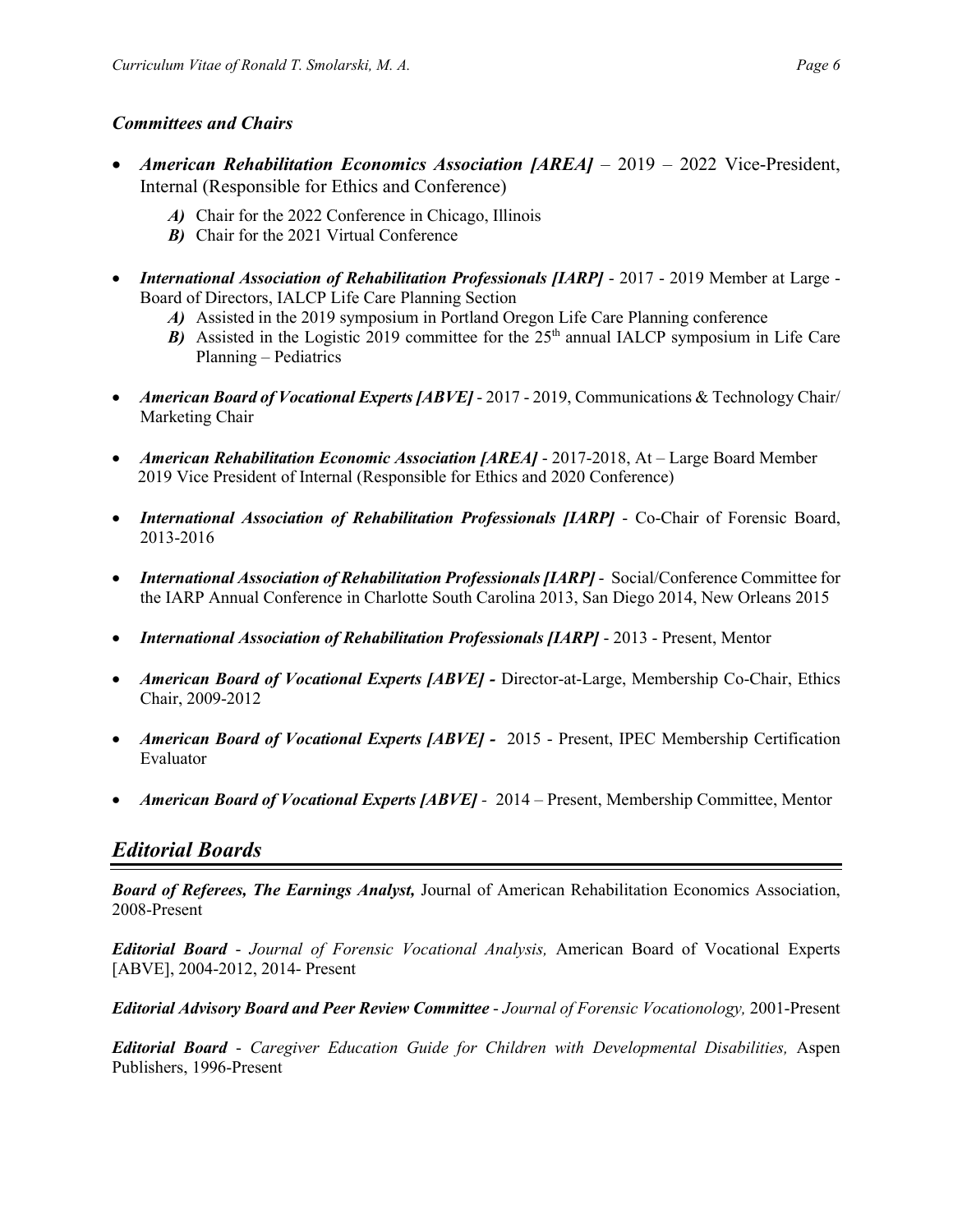### *Additional Professional Experience*

*Rehabilitation Specialist* - International Rehabilitation Associates, Inc., Southfield, Michigan, June 1977 - May 1979

- Provided both Medical Case Management and Vocational Rehabilitation
- Pioneered vocational rehabilitation department

*Rehabilitation Counselor* **-** Belize City Hospital, Belize, Central America, June 1976 - September 1976

- UNICEF Medical Team Responsible directly to the Surgeon General of Belize
- Initiated the first placement program for out-patients at a mental hospital
- Trained out-patients for personal adjustment and return to the community
- Team member assisting community mid-wives in prenatal care, sexually transmitted disease prevention, and water treatment

*Rehabilitation Counselor* **-** St. Joseph Mercy Hospital, Pontiac, Michigan, January 1977 - June 1977

- Michigan State University internship at St. Joseph Mercy Hospital and Michigan Rehabilitation Services
- Emphasis on catastrophic injuries
- Coordinated job placement, vocational counseling, community re-entry and sexual counseling for spinal cord injuries

*Rehabilitation Counselor* **-** Goodwill Industries, Flint, Michigan, September 1976 - December 1976

• Counselor practicum

# *Education*

- Master of Arts, Rehabilitation Counseling, Michigan State University, East Lansing, Michigan, 1977.
- Goodwill Industries [Practicum], Flint Michigan 1976, counseled problem disabled employees
- Bachelor of Business Administration, Business Administration and Economics, Western Michigan University, Kalamazoo, Michigan, 1970.

### *Military Experience*

United States Air Force, 1971 – 1974

- Paraprofessional Drug Counselor
- NCO in charge of civilian pay for Air Force base (RAF, Alconbury, England) with 30,000 personnel

# *Consulting and Community Service*

*Advisory Committee in the Graduate Certificate Program and Forensic Vocational Rehabilitation* at Minnesota State University, May 2009-Present

*Vocational Expert* - Social Security Administration, Office of Hearings and Appeals, August 1981 - May 1984 and October 1991 - September 1992